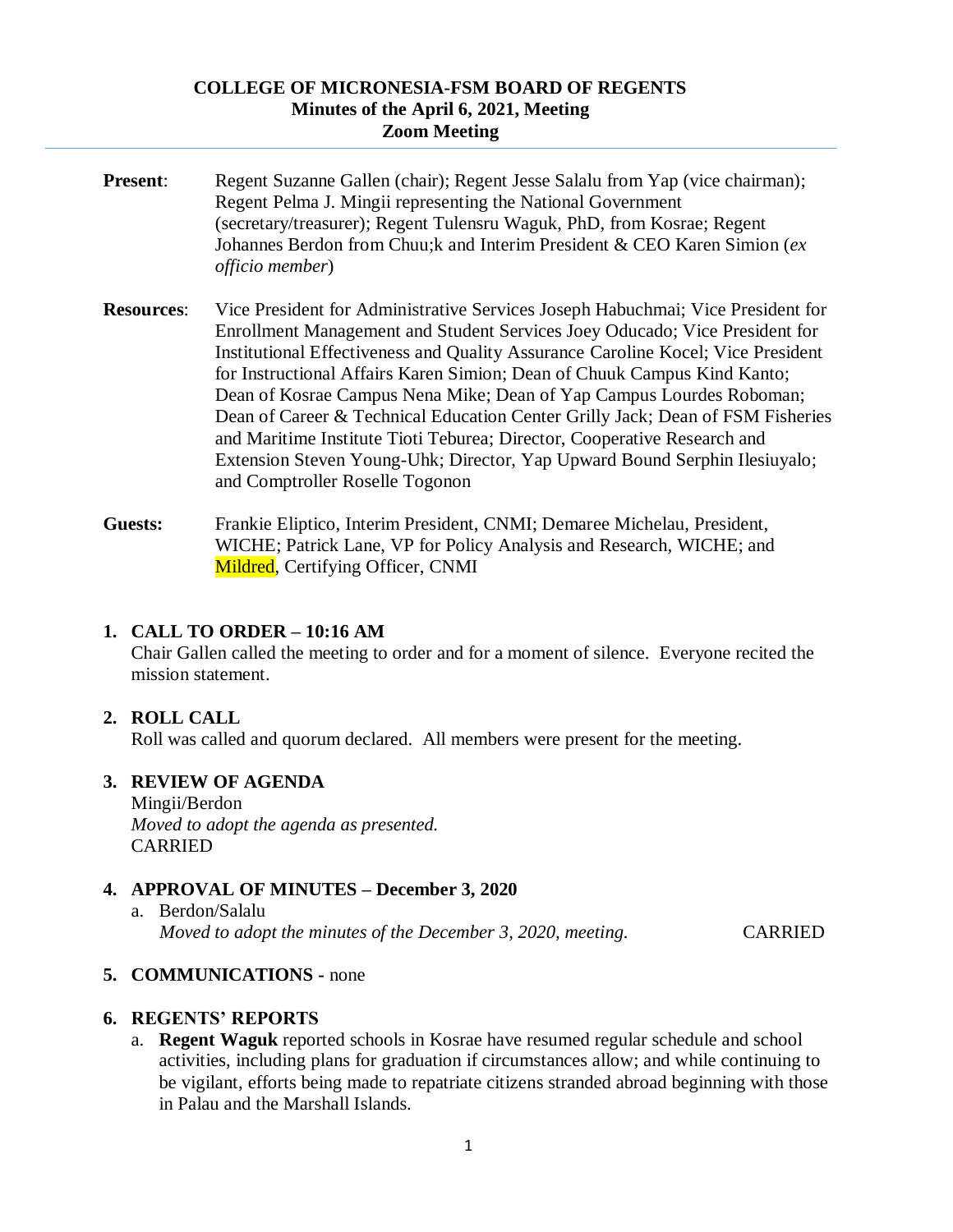- b. **Regent Mingii** reported FSM lost two secretaries with the passing of the secretaries for health and social affairs, and resources & development; also, earlier the secretary of education retired; appointments are pending; and on President Panuelo's declaration that first repatriation of citizens is scheduled for May 13 from the Marshalls; and the opening of the 80-room quarantine facility in Pohnpei.
- c. **Regent Berdon** continued to stress his main concern for the new Chuuk campus which he feels is taking too long; he hopes progress will be made through the new Chuuk state administration; he also stressed the need to listen to employee concerns as they do all the work.
- d. **Regent Salalu** began by paying respect to everyone, apologizing for not being able to attend the last meeting, and thanking the IP and everyone at the college, including the regents, for keeping our campus alive and exciting for learning; and informed that Yap is still COVID free and practicing social distancing (everyone on campuses using masks); is preparing hard to be ready to open the borders soon.
- e. **Regent Gallen** shared Pohnpei Governor's state of the state address on his first anniversary as governor; education week which is now an annual affair; student takeover week; first Pacific islander/women to visit Mariana Trench, hoping it invigorates passion in that field; only 17% have taken the second dose of the vaccine, which is the lowest percentage in country; the Johnson & Johnson vaccine, which is just one dosage, has been received.

## **7. PRESIDENT'S REPORT**

- a. **Acting President** Simion reported that the COVID-19 vaccine will be administered at national and CTEC campuses; receipt of two higher education emergency funding and how they were and will be spent; planning cycle review; accreditation self-evaluation process; and stressed our main concern is getting students back and re-engaged.
- b. **VPAS** Habuchmai provided updates from the offices under him and reported FY 2022 budget submitted prior to the deadline; distribution of PPE kits for employees and students; his assignment to the writing team for Standard IV.C; need for board to link with the community to replace community meetings; and updates on construction projects and stated PMU on top of Chuuk campus project and trying to move it forward. He suggested meeting with the new Chuuk State administration to gain support.
	- i. **Financial Status –** Comptroller Togonon reported as of March 31 our investment for the endowment fund is at \$9.6 million, a 17% increase, and our cash reserves at \$3.6 million, 5% increase. Our total investments is at \$13.2 million; doubled in six years. The endowment fund is now over 30 years and no longer restricted. Current \$5 million cash in bank is enough to cover current fiscal year commitments. Spending of the current budget is 18% lower compared to last year, however need to revisit the budget with projected revenue.

Inquiry made on status and number of employees stranded out of country. Those working on-line and able to meet required output are on payroll. For others who have run out of leave will be on LWOP; however the college will continue to pay benefits. Another inquiry made regarding Kosrae multi-purpose building; plans include meeting with state and congressional leadership for needed funding.

c. **VPIEQA** Kocel reported on the results of the vaccination survey-Yap had the highest percentage; program assessment status-need to catch up in 2021; second part of mini summit; Chuuk campus connectivity; decline in computer lab usage; help desk status; strategic plan measures of success-8/22 achieved; full report at next meeting.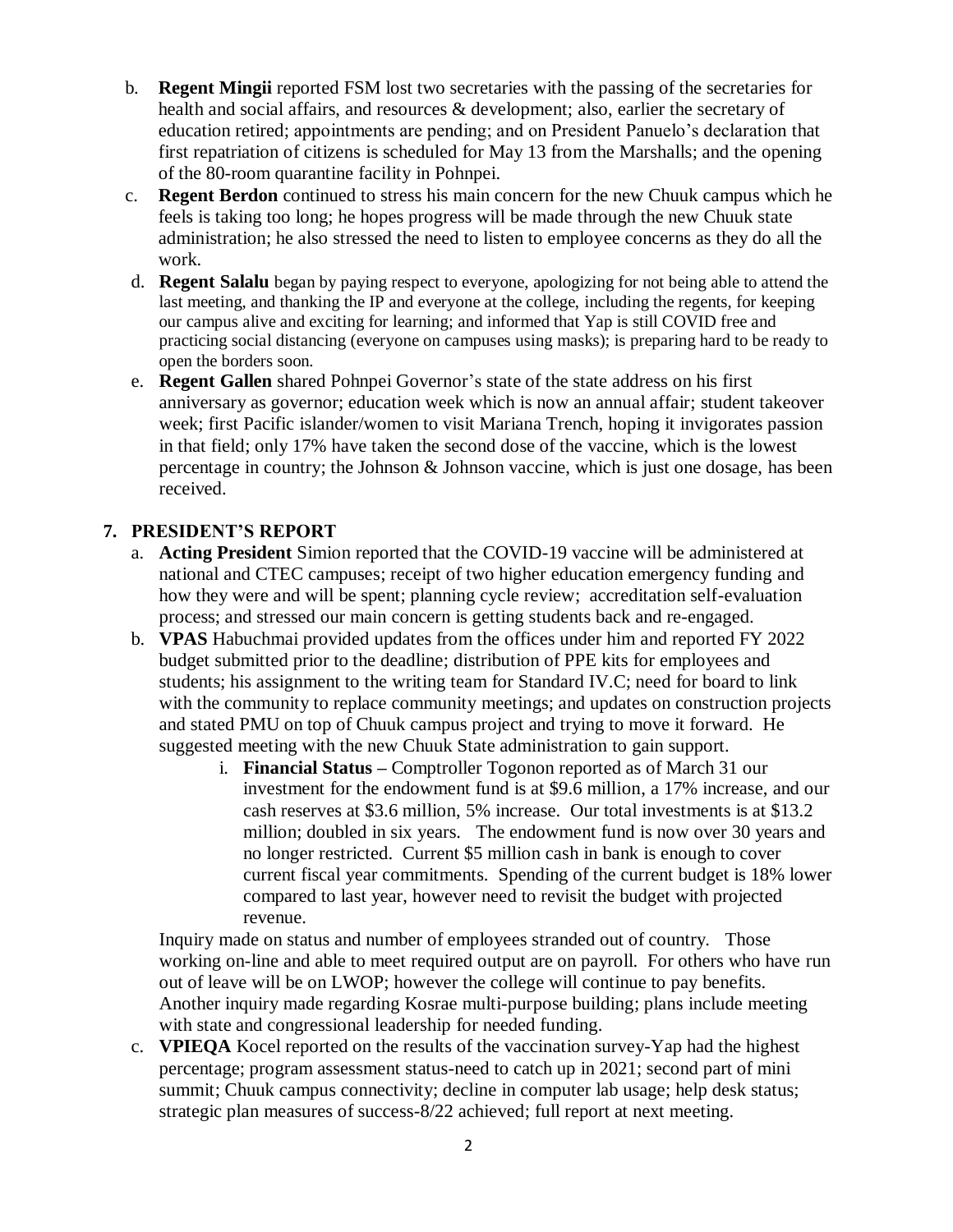- d. **VPIA** Simion highlighted the international conference co-sponsored by one of our business faculty who also presented; one of our students received praise for his presentation; thanked Executive Director of Entrepreneurship Center, VPIEQA, and Director of CRE who were instrumental in getting the Green Climate Fund grant for MCT of which the college will receive \$6 million of the \$9 million grant.
	- i. **CRE** Director Young-Uhk reported on the six important issues identified in the new Plan of Work: 1) lack of local food production and insecurity; 2) sustainable aquaculture development; 3) youth and family issues in the communities; 4) climate change challenges in Micronesia; 5) high incidence of food and waterborne illnesses; and 6) childhood obesity; and highlighted the following projects: copra leaves for planters in Yap, potential seedlings from pineapple leaflets in Chuuk, black pepper production in Pohnpei; and youth and family entrepreneurship programs in Kosrae.
	- ii. **FSM-FMI.** IP Simion announced that Captain Teburea is now officially Dean of FMI. He reported on a new 28-seater bus; completion of shipboard training; potential graduation for 28 second-year cadets on May 13; two-day workshop on standards of training, certification, and watch-keeping for MV Hapilmohol crew; JICA-FMI project preparation; new bridge simulator; new facilities for female cadets and classrooms; survival training site; and Okeanos traditional navigation program to merge with FMI.
	- iii. **Yap Campus** Dean Roboman reported positive feedback on on-line instruction; enrollment up; efforts to be proactive for students; schoology group to improve communications among employees and students; continuing with powwow; and COMET administered to all high schools in Yap.
	- iv. **Chuuk Campus** Dean Kanto highlighted the first graduates (six students) of the baccalaureate program in Chuuk at the end of Fall 2020.
	- v. **CTEC** Dean Jack reported two new agriculture and food technology instructors; two CTEC electrical instructors certified on installation and troubleshooting of Ingrid Solar System making the college eligible to use the curriculum from Global Sustainable Energy Solutions Pty. Ltd; and status of the hospitality management and the new vocational buildings. The new facilities will showcase the college offerings and upgrade the image of the college to connect with the community.
	- vi. **Kosrae Campus** Dean Nena reported on the on-line summit held in February and resulting recommendations; and retired seismologist, Dr. Nick Zoa, holding series of special science seminars on cosmology, our universe, dark matter, dark energy, geology of Kosrae, and history of mankind.
- b. **VPEMSS** Oducado reported awarding Higher Education Emergency Fund to eligible students; launching of virtual offices to provide quality and relevant student support services; 94% of eligible students awarded Pell as of March 31, goal is to award 100% by the end of the term; spring 2021 enrollment 1,410 headcount with 16,269 credits – lower than previous year; 185 potential program completers at the end of spring 2021; and COMET administered to 1,035 seniors and 185 juniors – a decline from previous year.

## **9. NEW BUSINESS**

## **a. WICHE Presentation**

IP Simion introduced Dr. Frankie Eliptico, Interim President of College of Northern Mariana Islands (CNMI), who shared information and resources available from Western Interstate Commission for Higher Education (WICHE) and the impact at CNMI. He then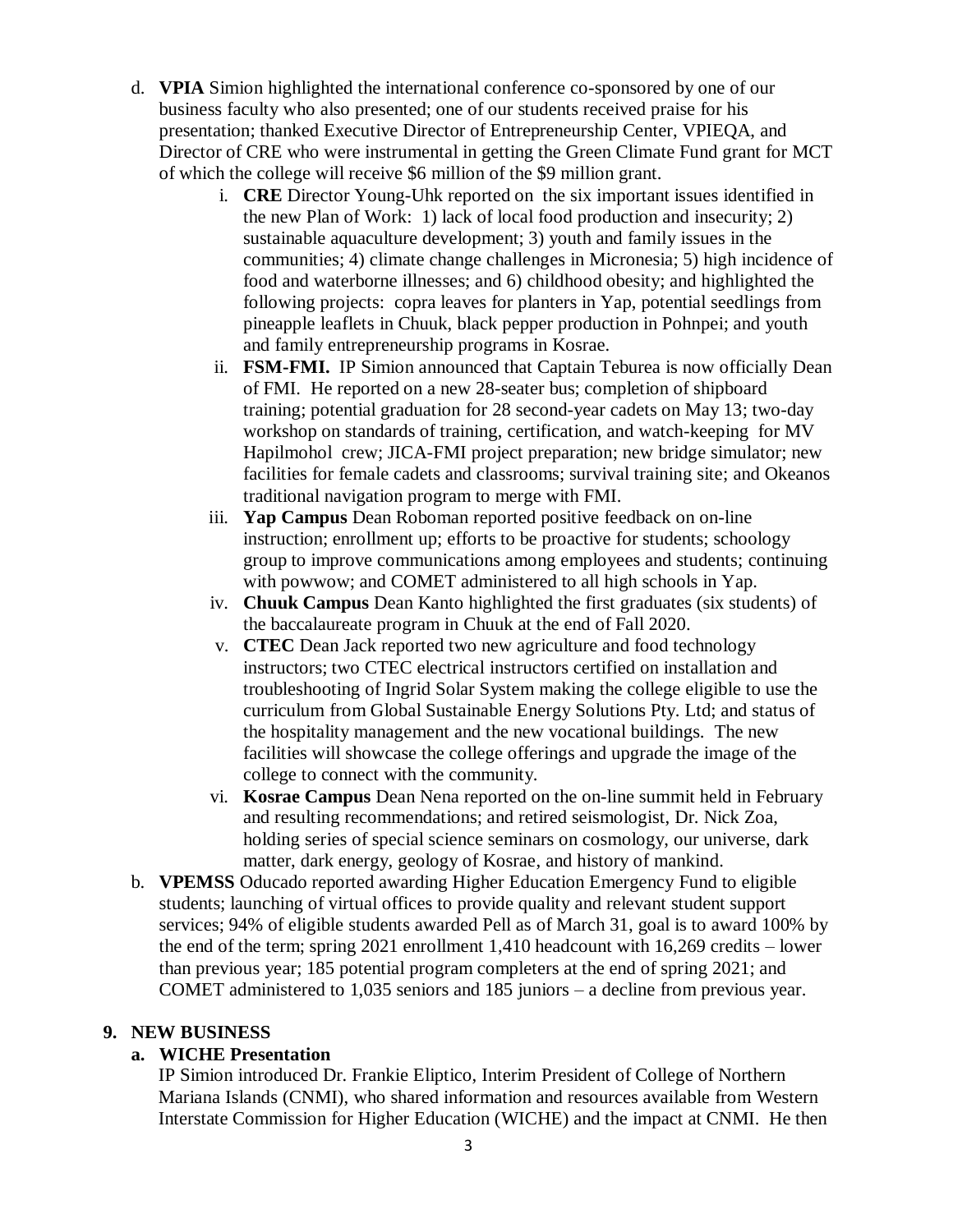introduced Dr. Demaree Michelau, President, and Dr. Patrick Lane, Vice President for Policy Analysis and Research, from WICHE and the recent hired certifying official at CNMI. Dr. Michelau gave an overview of WICHE and explained the potential partnership and benefit to students in the Pacific region by being a member of WICHE. Dr. Lane spoke of the different services available through WICHE. The process for becoming a member was discussed; membership is through the government, and Dr. Michelau explained FSM has expressed interest and possible funding of the membership fee by DOI.

## **b. Instructional Affairs Policy**

With approval of the substantive change proposal on distance education, a new policy on distance education was needed. This new policy contains all the policies related to distance education as required by U.S. Department of Education and ACCJC. Berdon/Mingii

*Moved to approve the proposed BP 3400 Distance Education policy.* CARRIED

# c. **Review of Enrollment Management and Student Services Policies**

Enrollment Management and Student Service reviewed eight policies according to the cycle for review of policies; three received no recommendation for change and five with changes to update or elaborate on information.

Waguk/Berdon

*Moved to approve the review/revisions to BP 4000 General Admission, BP 4002 Early Admission, BP 4003 Unclassified Students, BP 4004 Open Admission for Non-Credit Courses, BP 4005 Identification of Students; BP 4200 Admission Requirements; BP 4201 Special Consideration; and BP 4204 Admission to Third-Year Certificate of Achievement in Teacher Preparation-Elementary.* CARRIED

## d. **Mission and Values Review**

The college mission and vision are reviewed at least every five years in accordance with COM-FSM Planning Cycle. Data is lacking in some sections so the full report will be presented at the next meeting. However, review of some sections are complete so recommendations were presented to the board.

## Mingii/Waguk

*The board approved the following recommendations from the review of the mission statement and values:*

- *No change to the current mission statement;*
- *In the current planning cycle, ensure complete alignment among mission fulfillment indicators, institution-set standards, and the Strategic Plan's measures of success;*
- *Conduct a broad-based participatory evidence-based review of existing measures for their suitability and currency in the distance learning environment and realities of COVID-19;*
- *OIE and OIAEA to collaborate to create a comprehensive tracking system for understanding transfer rates to 4-year colleges/universities; and Prioritize teamwork and professionalism to better embody COM-FSM core values.* CARRIED

## **11. OLD BUSINESS**

## **a. Update on President Search**

 Following the executive session where the presidential search was discussed, the board took the following actions:

i. Berdon/Waguk